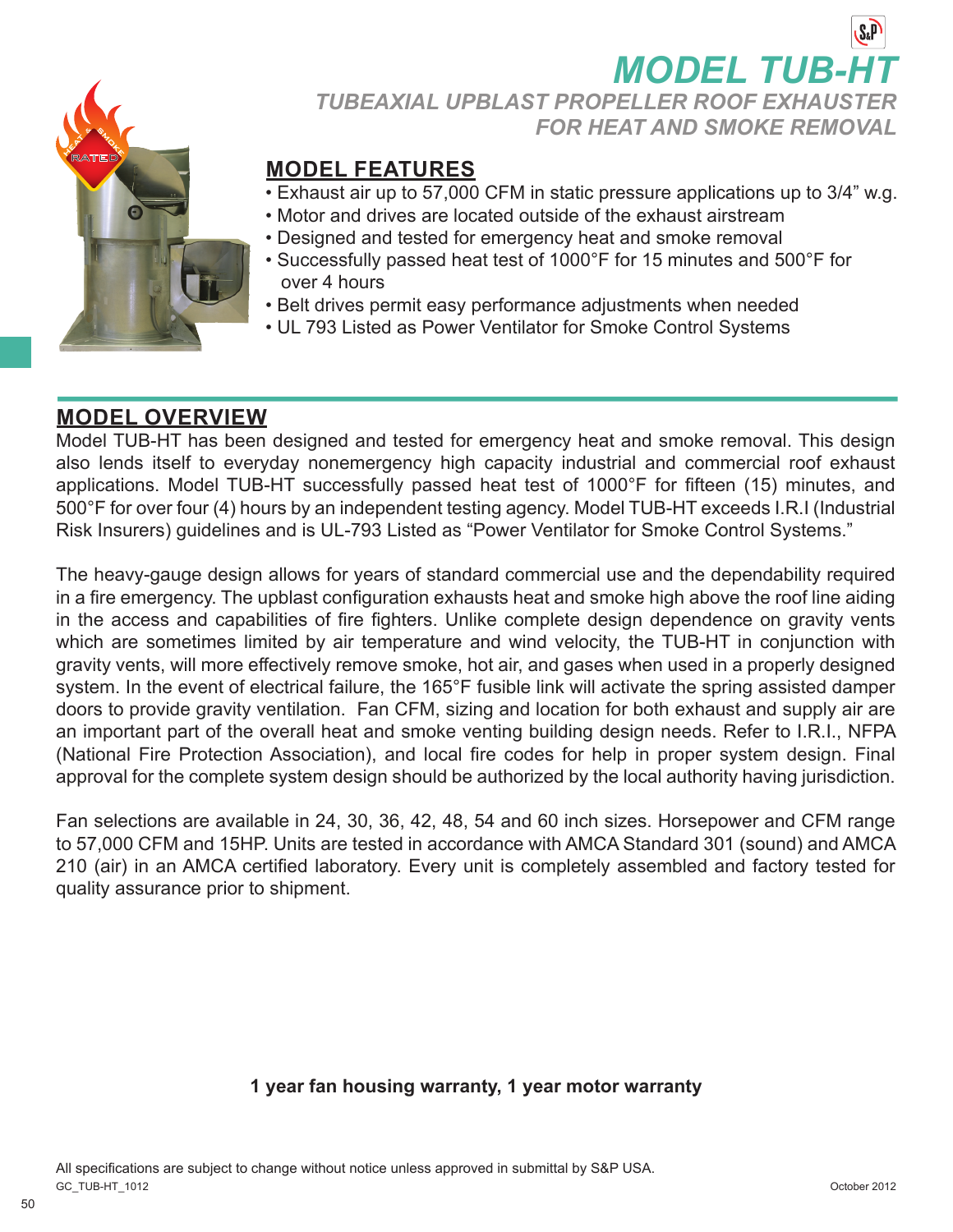*MODEL TUB-HT TUBEAXIAL UPBLAST PROPELLER ROOF EXHAUSTER FOR HEAT AND SMOKE REMOVAL*

## **CONSTRUCTION/SPECIFICATION CHECKLIST**

- 1. Successfully heat tested by independent laboratory for:
	- (a) 1000°F for 15 minutes.
	- (b) 500°F for minimum 4 hours.
- 2. All ferrous construction in airstream.
- 3. 165°F fusible link in damper mechanism (heat & smoke vent).
- 4. Motor out-of-airstream design.
- 5. Belt & bearings enclosed in ventilated housing.
- 6. Minimum dual groove drive/belt combination.
- 7. Shaft heat slinger.
- 8. Extended lubrication lines.
- 9. UL-793 Listed Power Ventilator for Smoke Control Systems.
- 10. Meets UL-793 snow load test.

#### **Drives**

Motors, bearings and belt are shielded from the airstream by a sheet metal enclosure, with cooling provided by fresh outside air. Drives are sized for a minimum 150% of drive horsepower. Drives are minimum dual groove sheaves through 10 horsepower and three-belt on 15HP. Adjustable sheaves are available as an option. Bearings are heavy-duty cast iron, pillow block with relubricable fittings. Standard bearings are fitted with remote relubricable fittings and designed for minimum 200,000 hour life. All shafts are turned, ground and polished steel coated with an anti-rust compound to resist corrosion.

#### **Electrical Power**

Electrical power should be independent of the general building. Wiring requires special, heat resistant qualities as determined by local fire codes. Switching should always be arranged so that automatic start-up can be achieved through safety devices such as, but not limited to, sprinkler systems and smoke or heat sensors.

### **OPTIONS/ACCESSORIES**

**Roof Curb:** Prefabricated heavy-gauge galvanized steel, welded construction, 12" high with 1-1/2" wood nailer. Options include burglar bars, single and double pitch construction, and additional curb heights.



**Outlet Guard:** 1/2" x 1" wire mesh guard will prevent birds and other objects from entering fan.

**Inspection Door:** For inspection and blade service/cleaning.

**Disconnect Switch:** Nonfused safety disconnects are available for all motor sizes in rain-tight or open enclosures.

**Special Coatings:** Powered roof exhausters often require special coatings for protective and decorative purposes. Available coatings include: Synthetic Resin, Epoxy, and Heresite (air-dried phenolic). Contact your representative or the factory for more information on available coatings and colors.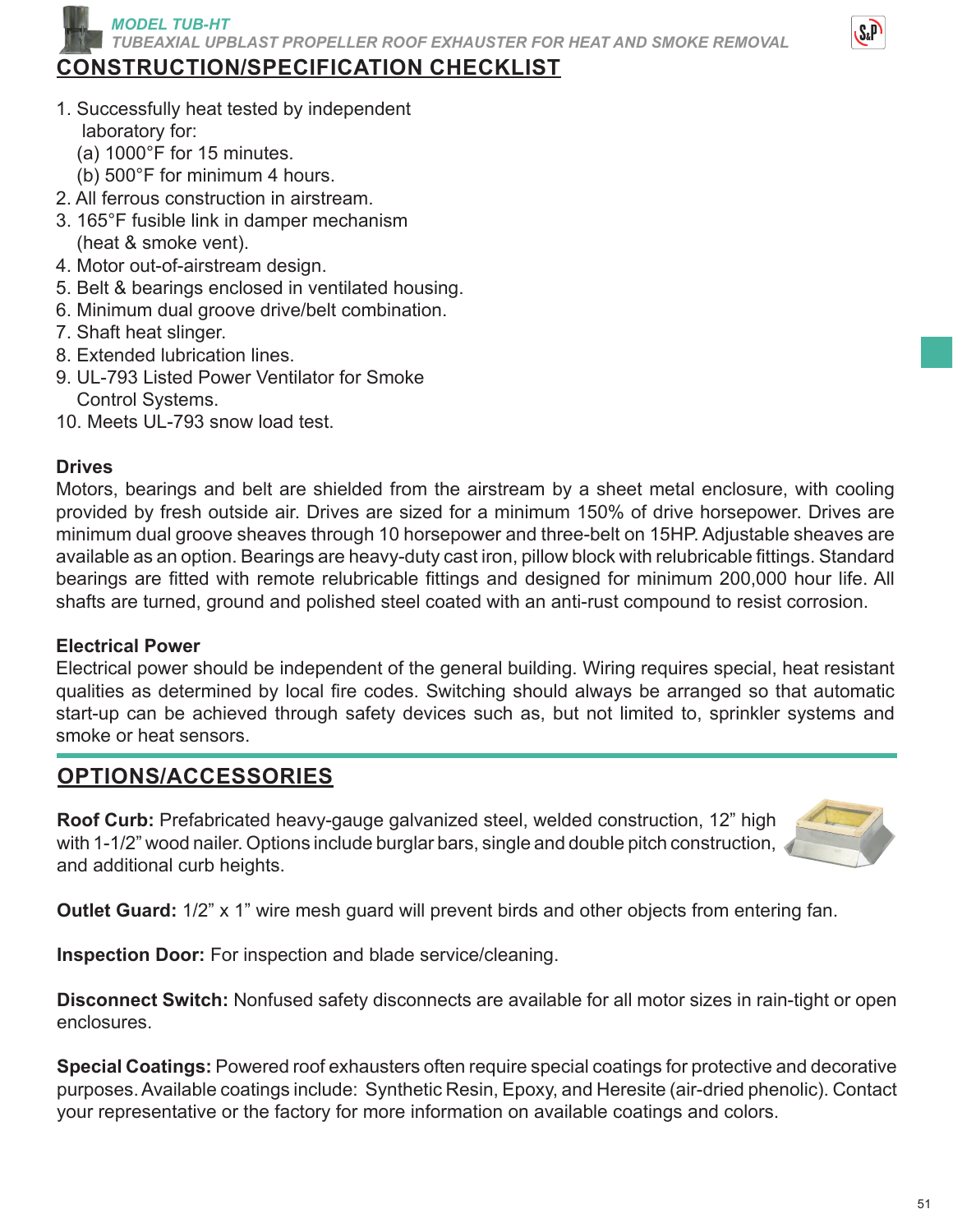*MODEL TUB-HT TUBEAXIAL UPBLAST PROPELLER ROOF EXHAUSTER FOR HEAT AND SMOKE REMOVAL*



# **DIMENSIONS**



| <b>Model</b><br>TUB-<br><b>HT</b> | <b>Dimensions (Inches)</b>  |                           |                                    |                    |                                |                                   |             |  |  |
|-----------------------------------|-----------------------------|---------------------------|------------------------------------|--------------------|--------------------------------|-----------------------------------|-------------|--|--|
|                                   | A<br>O.D<br><b>Windband</b> | B sq.<br>I.D. Curb<br>Cap | $C$ sq.<br><b>Min. I.D.</b><br>Opg | D<br><b>Height</b> | Е<br>Windband<br><b>Height</b> | F<br><b>Tube</b><br><b>Height</b> | G<br>(Max.) |  |  |
| 24                                | 30                          | 35                        | $25 - 1/8$                         | $55 - 1/2$         | 25                             | $30 - 1/2$                        | 37          |  |  |
| 30                                | 36                          | 41                        | $31 - 1/8$                         | $58-1/2$           | 28                             | $30 - 1/2$                        | 40          |  |  |
| 36                                | 42                          | 47                        | $37 - 1/8$                         | $60 - 1/2$         | 30                             | $30 - 1/2$                        | 43          |  |  |
| 42                                | 48                          | 53                        | $43 - 1/8$                         | $65 - 1/2$         | 33                             | $32 - 1/2$                        | 46          |  |  |
| 48                                | 54                          | 59                        | $49 - 1/8$                         | $68 - 1/2$         | 36                             | $32 - 1/2$                        | 49          |  |  |
| 54                                | 60                          | 65                        | $55 - 1/8$                         | $71 - 1/2$         | 39                             | $32 - 1/2$                        | 52          |  |  |
| 60                                | 66                          | 71                        | $61 - 1/8$                         | $74 - 1/2$         | 42                             | $32 - 1/2$                        | 55          |  |  |

| <b>Model</b> | <b>Metal Gauges</b>   |                              |             |                          |  |
|--------------|-----------------------|------------------------------|-------------|--------------------------|--|
| TUB-<br>HТ   | Fan<br><b>Housing</b> | <b>Wind</b><br><b>Shroud</b> | Curb<br>Cap | Average<br><b>Weight</b> |  |
| 24           | 12                    | 18                           | 14          | 500                      |  |
| 30           | 12                    | 18                           | 14          | 600                      |  |
| 36           | 12                    | 18                           | 14          | 1000                     |  |
| 42           | 12                    | 18                           | 14          | 1100                     |  |
| 48           | 10                    | 18                           | 14          | 1300                     |  |
| 54           | 10                    | 18                           | 14          | 1580                     |  |
| 60           | 10                    | 18                           | 10          | 1700                     |  |